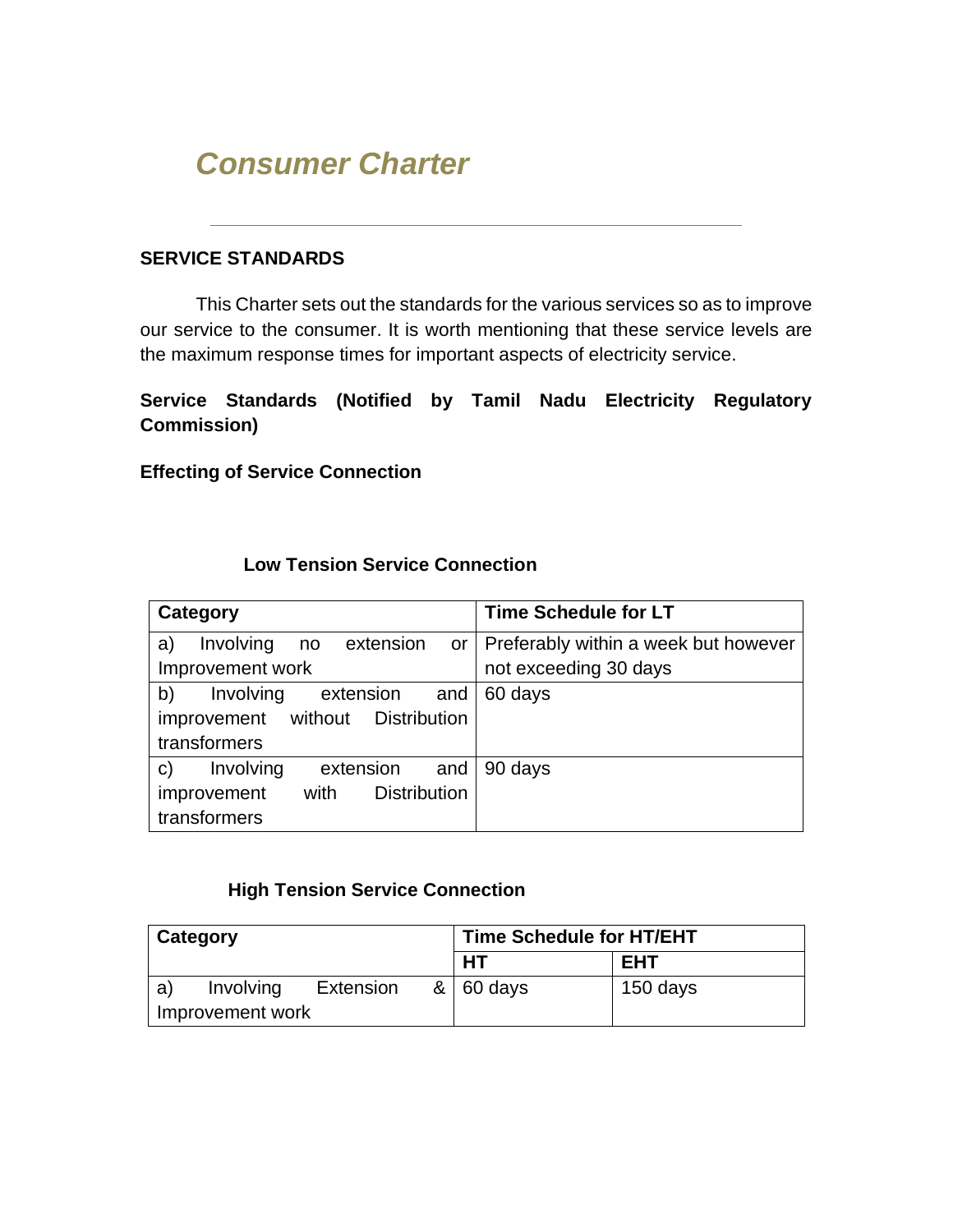| b) Involving the enhancement of 120 days<br>Power Transformer/Addition of |  | 180 days |
|---------------------------------------------------------------------------|--|----------|
| <b>Power Transformer</b>                                                  |  |          |
| $\vert$ c) Involving the Commissioning of $\vert$ 180 days                |  | 270 days |
| new substation                                                            |  |          |

Note: This time schedule is also applicable for additional loads.

In regard to Agricultural Service Connection and Hut Service Connection, directive issued by Tamil Nadu Electricity Regulatory Commission from time to time on the basis of the guidance by National Electricity Policy and the policy directions by State Government, is to be followed.

Tamil Nadu Electricity Regulatory Commission has simplified the erstwhile procedure for hassle free and timely process of the Agricultural applications, shifting of Agricultural connection from one place to another place throughout State and also the procedure to process the applications for grant of changeover switch vide TNE Supply Code Regulation 5(6)(3), TNE Distribution Code Regulation 27(2)(b) and 29(2)(b). For details please visit [www.tnerc.gov.in](http://www.tnerc.gov.in/) and see details under tab - Regulations.

# **Temporary Supply**

The intending consumers may require temporary services for a particular purpose of a particular duration. Such temporary services will be effected as per the time schedule specified for the new and additional loads.

The Licensees shall refund the balance deposit if any within 3 months from the date of disconnection of service after temporary supply period is over.

# **Shifting of Service Connection/Deviation of Lines and Shifting of equipment**

Wherever the consumers request for shifting the service connection as specified in the Supply Code, or for deviation of the existing lines at their cost the following time schedule shall be observed for completing these works after getting the expenses as specified in the Distribution Code / Supply Code.

1. Shifting of meter/service : 25 days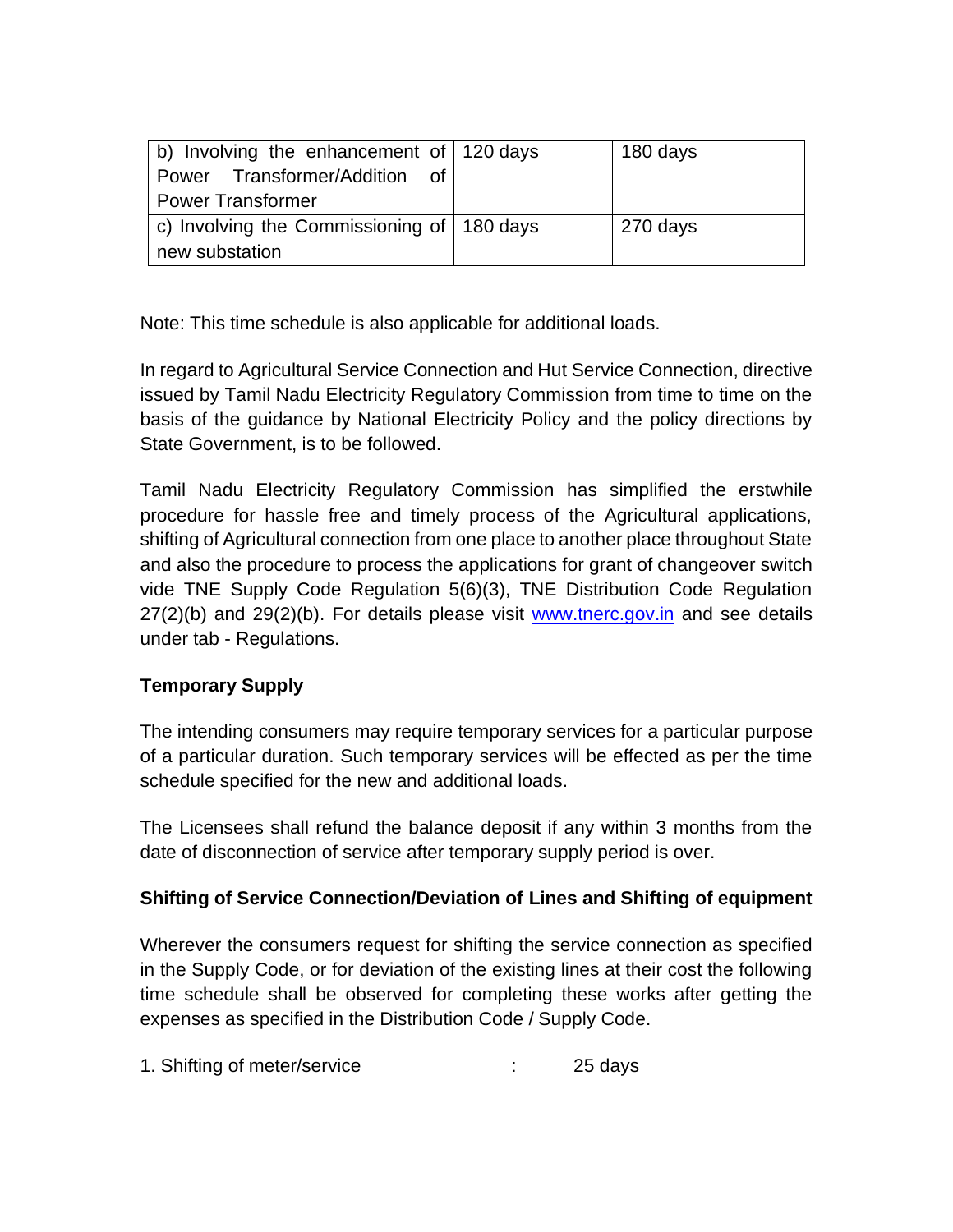| 2. Shifting of LT/HT lines           | 60 days |
|--------------------------------------|---------|
| 3. Shifting of Transformer structure | 90 days |

The time schedule given above includes the time required for preparation of estimates, collection of deposits, etc.

The accounts should be settled within three months from the date of completion of shifting work by recovery of excess expenditure or refunding the balance deposit.

Explanation: The time taken by the Consumer to remit the prescribed charges from the date of receipt of demand notice will not be covered in the above time schedule. In exceptional / deserving cases, permission may be granted by the respective Chief Engineer and Superintending Engineer (or the person designated for this purpose by the Licensee) for remittance of charges by the Consumer beyond the prescribed fifteen Days for HT/EHT and LT services respectively.

#### **Transfer of Service Connection**

The transfer of service connection will be effected within 7 days from the date of receipt of complete application.

#### **Change of Tariff**

A consumer can utilize a service connection given to him for a purpose different from the purpose for which he originally obtained the service connection, only if the same tariff is applicable to the new purpose also. If a different tariff is applicable to the new purpose, the consumer shall apply to the Licensee before changing the purpose and a revised Test Report will be taken indicating the change in the tariff.

The Licensee shall effect change of tariff within seven days from the date of receipt of application from the consumer.

However no consumer shall be permitted to change the tariff of the service connection from any Low Tension Tariff (other than agriculture) to Low Tension Tariff for agriculture.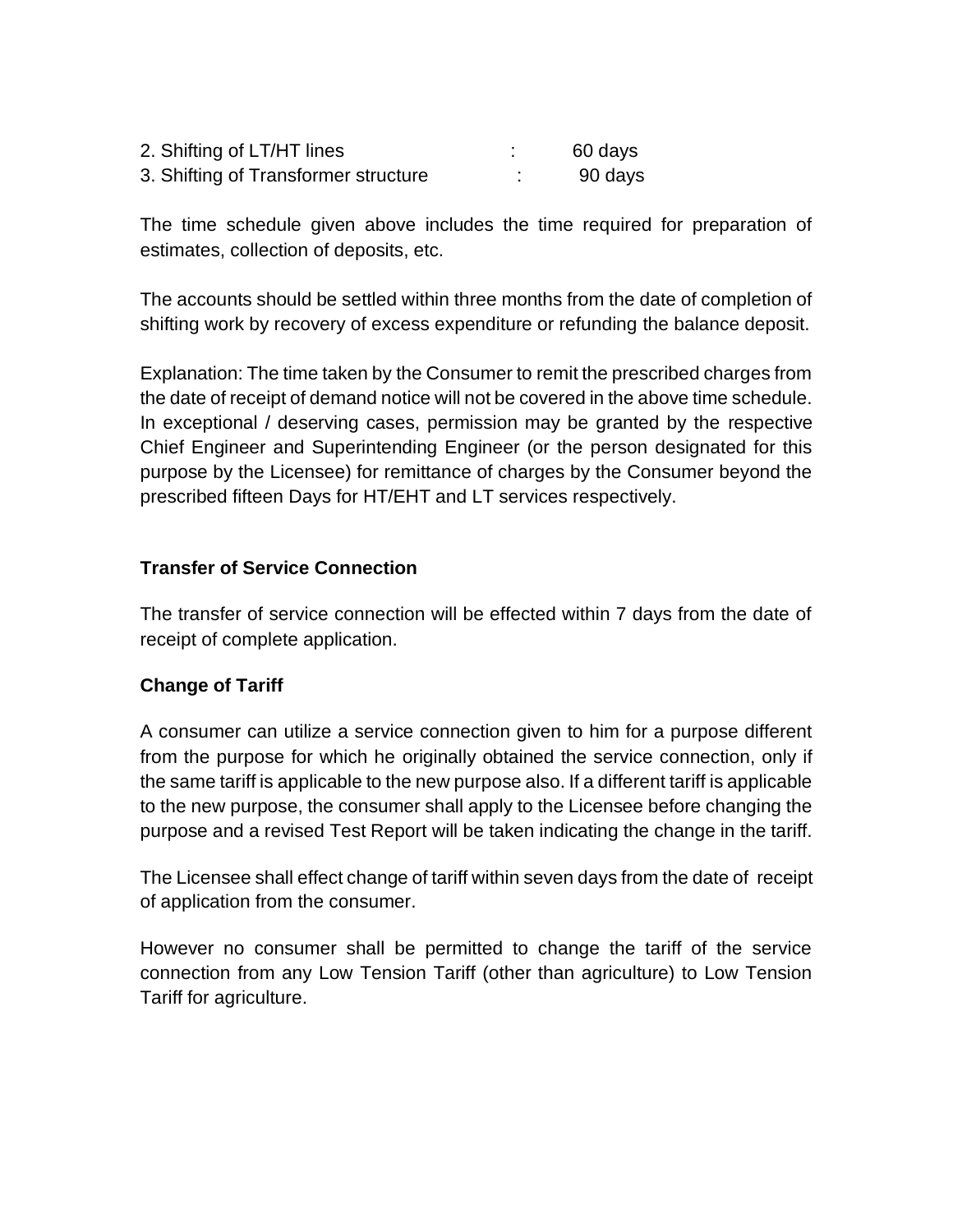#### **Complaints in Billing, etc.**

Any complaints in billing received prior to the due date for payment shall be resolved before the next billing along with refund/adjustments, if any. However, the complaints in respect of arithmetic error if any received three days prior to the due date for payment shall be set right within the due date for payment. The consumer shall not, on the plea of incorrectness, withhold any portion of the amount billed.

#### **Replacement of Meter**

On receipt of complaints or found during inspection/meter reading, that the meter in a service connection is not correct or defective or burnt, the meter will be replaced within 30 days after collecting the charges applicable.

#### **Voltage Complaints**

On receipt of a voltage fluctuation complaint, the Licensee shall verify if the voltage fluctuation is exceeding the limits specified in regulation 14 and if confirmed, the Licensee shall undertake rectification works as per the following time schedule:—

| SI                       | Nature of complaint                                                                                                | Time Schedule   |
|--------------------------|--------------------------------------------------------------------------------------------------------------------|-----------------|
| No.                      |                                                                                                                    |                 |
|                          | Where no expansion or enhancement of network is $\vert$ 48 hours<br>involved                                       |                 |
|                          | Where up-gradation of LT Network, transformers or $\vert$ Within 60 days<br>installation of capacitors is involved |                 |
| $\overline{\phantom{0}}$ | Involving Up-gradation of HT Network                                                                               | Within 120 days |

#### **Interruptions and Restoration of Supply**

Supply will be restored as per the time schedule furnished below:

| Interruption due to   Power Restoration Time |                       |              |                  |
|----------------------------------------------|-----------------------|--------------|------------------|
| Corporation   Urban                          |                       | <b>Rural</b> | <b>Hill Area</b> |
|                                              | <b>Municipalities</b> |              |                  |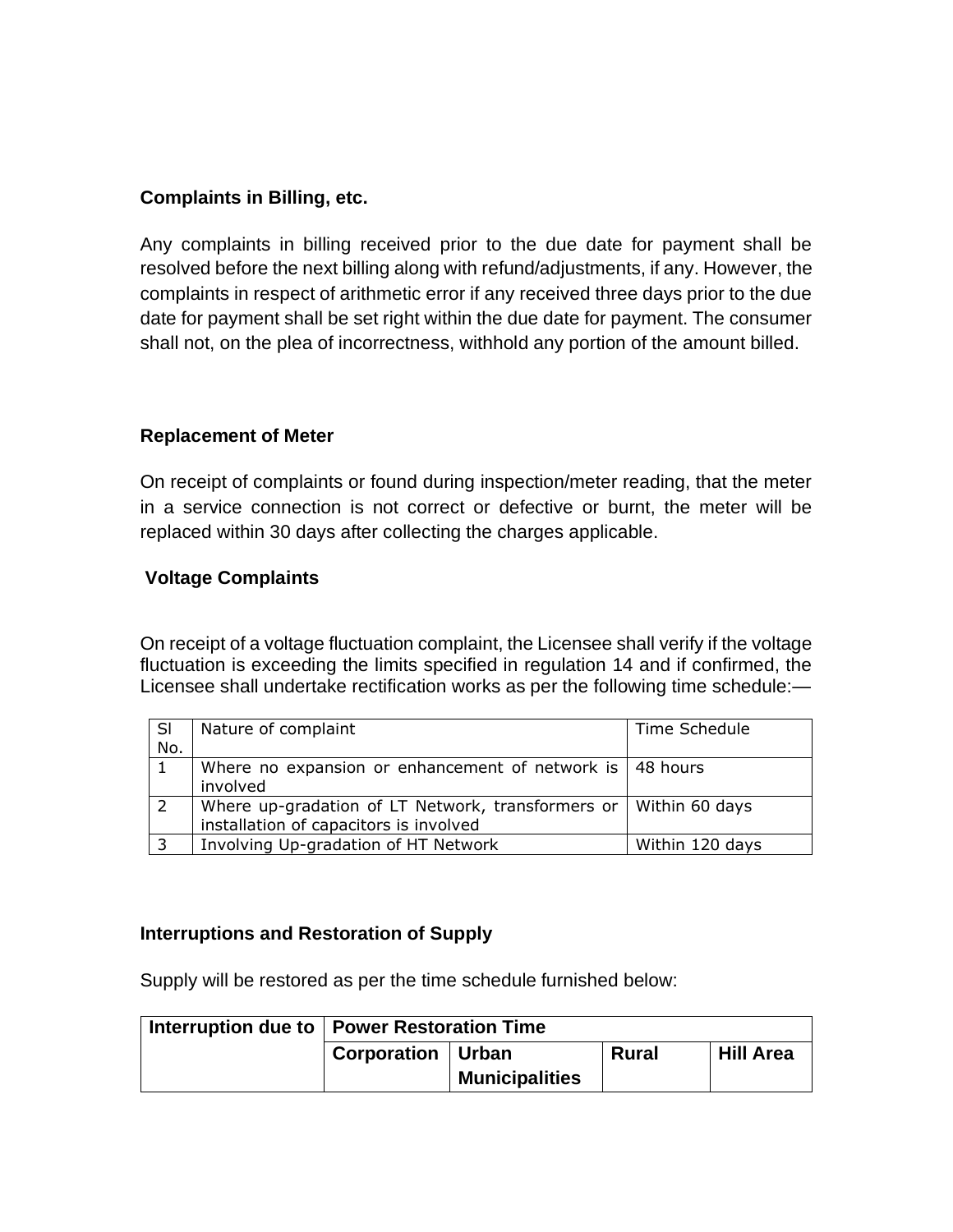| HT Supply failure                | 1 hour  | 3 hours  | 6 hours  | 12 hours |
|----------------------------------|---------|----------|----------|----------|
| <b>Fault in Transformer</b>      | 2 hours | 4 hours  | 6 hours  | 12 hours |
| structure or LT line             |         |          |          |          |
| or Pillar Box                    |         |          |          |          |
| Fault of Distribution   24 hours |         | 48 hours | 48 hours | 48 hours |
| Transformer                      |         |          |          |          |
| Individual<br>Service            | 3 hours | 9 hours  | 12 hours | 24 hours |
| Connection fault                 |         |          |          |          |

Complaints of failure/interruption at consumer premises in rural areas and urban areas other than corporation limits will be attended to between 8.00 A.M. and 6.00 P.M.

In case of interruptions, it is the responsibility of the affected consumer to inform the same to the Licensee's local office or the Automatic fuse off call center by dialing 1912.

### **PLANNED SUPPLY INTERRUPTION**

In efforts to supply the best possible service to work on distribution network to improve it or to connect new consumers may result in interruption of electricity supply. When such interruption is necessary, information in advance shall be informed by publishing it in news papers .

#### **RECONNECTING SUPPLY**

In some instances, disconnection of service connection is carried out for non payment of electricity charges. Once paid the bill along with arrears, if any, the service will be reconnected.

#### **COMPLAINTS RESOLUTION PROCEDURE**

If consumer have concern or complaint about any of the services offered by licensee, a complaint can be made over phone or in person or through a letter or E mail to the section offices or sub division offices concerned. If it is felt that the complaint needs the attention of a higher level officer, the Executive Engineer or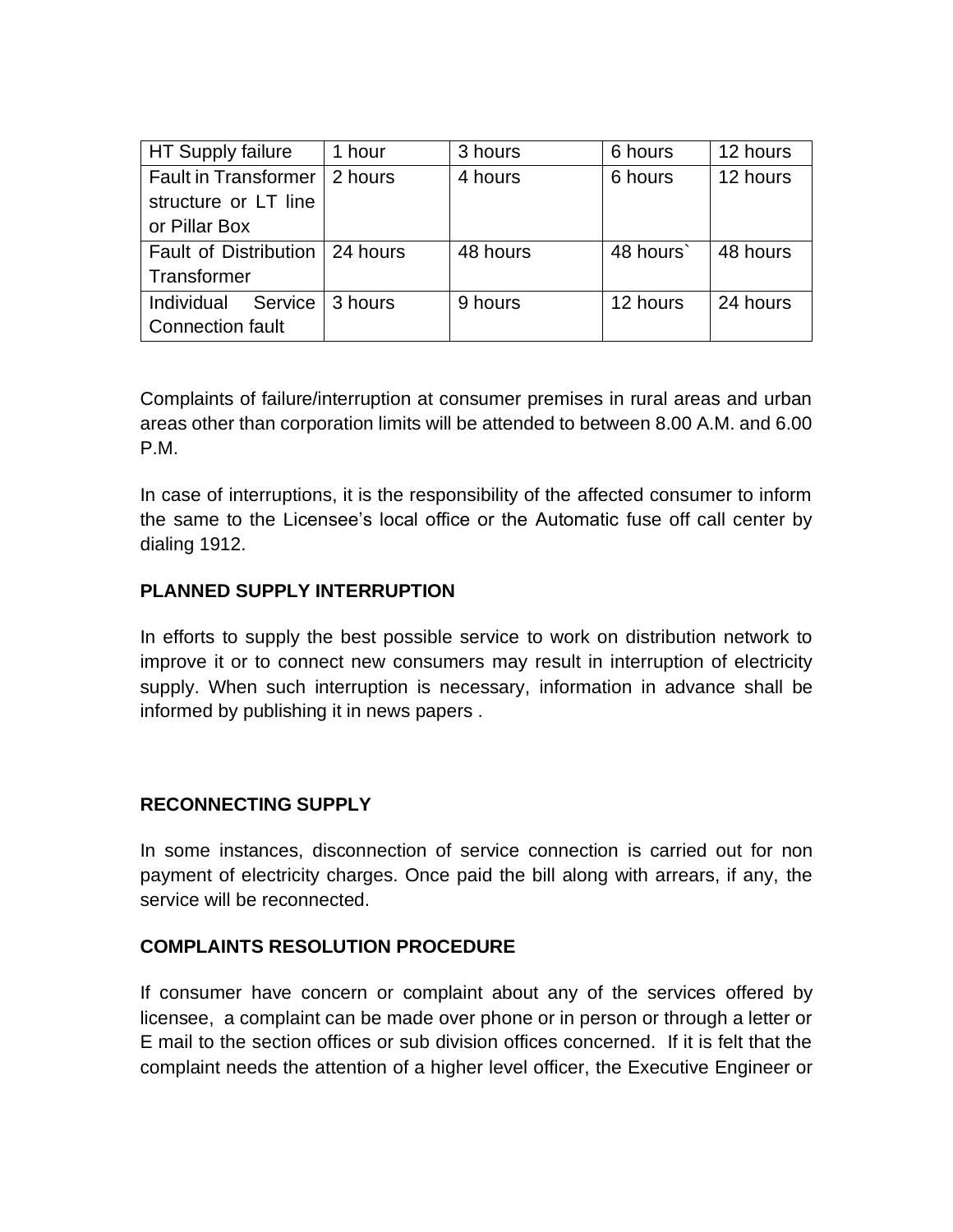Superintending Engineer or Chief Engineer concerned can be addressed or contacted in person in their offices on all working days .

In order to mitigate consumer's hardships, grievance day meeting are held by the Superintending Engineer concerned once in a month in each division of the circle. The date of such grievance meeting are informed in advance on the notice boards of the division offices/ News papers. Consumer can also contact any of the Licensee offices to know about the grievance day meeting. Consumer will get their grievances redressed at the grievance day meetings.

The consumers can also lodge their complaints in the consumer grievance portal available in the Licensee website under the tab- consumer information.

In addition to all above, CGRF - Consumer Grievance Redressal Forums (Framed as per the Tamil Nadu Electricity Regulatory Commission Regulation) have been formed and functioning in every distribution circle office. Consumers can approach these forums for redressal of their grievances. The address and email Id of the CGRF is furnished in Commission's as well as TANGEDCO website.

Automatic Computer based power failure redressal call centres are functioning in every Circle round the clock. Consumers can register their power supply failure complaints by dialing a 4 digit number 1912 from anywhere. Address of the consumer is retrieved at this call centre from the computer data base on the contact phone number of the consumer. Complaint of the consumer is registered in the computer and complaint number is given to the consumer. The call shall be transferred automatically to the field staff for timely rectification of complaints.

**For further details please refer [www.tnerc.gov.in](http://www.tnerc.gov.in/)** →**Regulations**→**Final regulation**→**Tamil Nadu Electricity Distribution Standards of Performance Regulation 2004.**

#### **HOW YOU CAN HELP LICENSEE TO SERVE YOU BETTER**